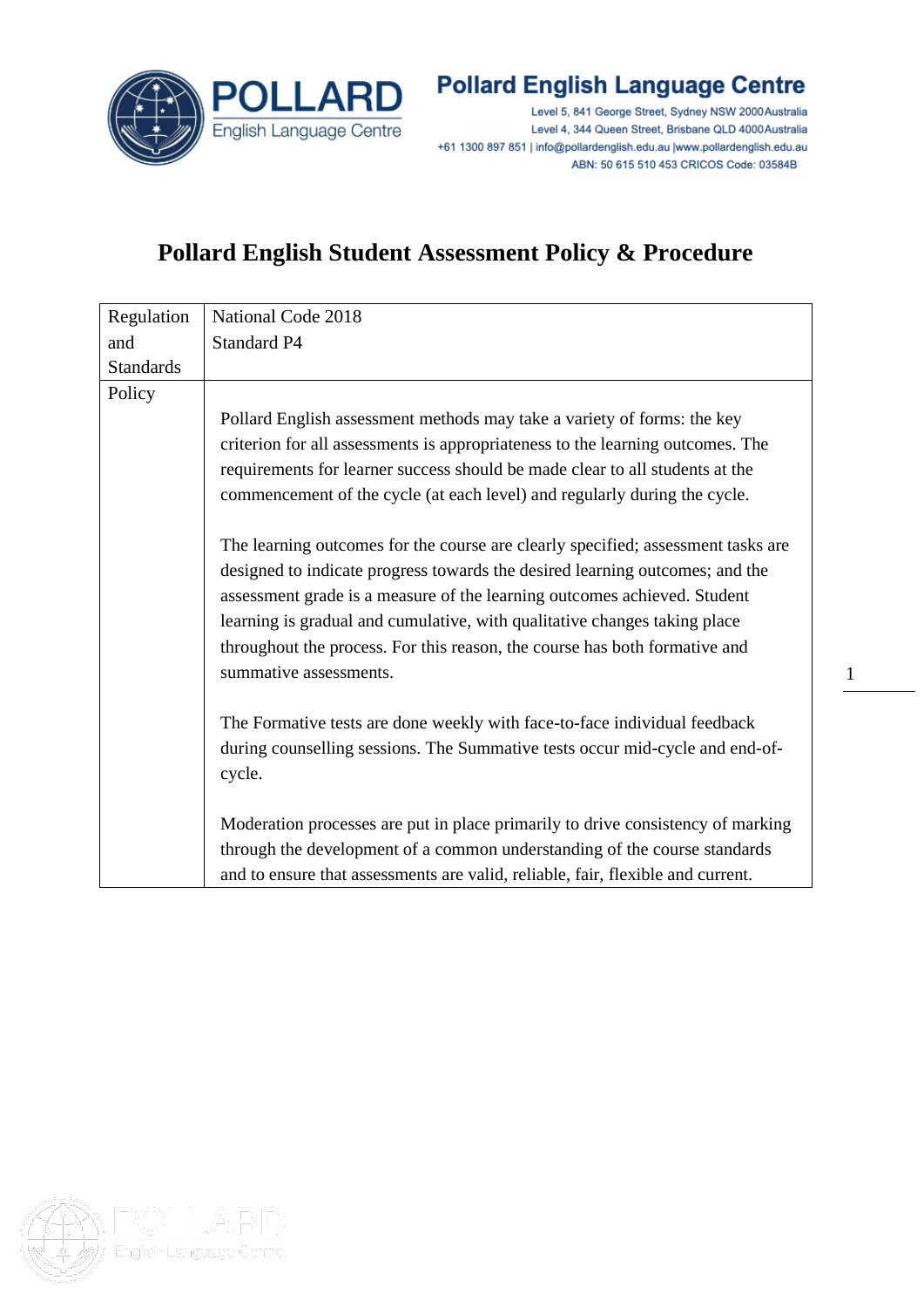

## **Pollard English Language Centre**

Level 5, 841 George Street, Sydney NSW 2000 Australia Level 4, 344 Queen Street, Brisbane QLD 4000 Australia +61 1300 897 851 | info@pollardenglish.edu.au |www.pollardenglish.edu.au ABN: 50 615 510 453 CRICOS Code: 03584B

Procedure  $\vert$  Students' progress will be monitored through a variety of strategies. These encompass weekly formative tests (short revision tests based on the Unit covered). The progress of students will be tracked as they move through the course. For General English, Pollard English will use the My-English-Lab and progress tests based on units taught available from Cutting Edge Teacher's Resource Book. These would include Grammar and the Skills. For General English, comprehensive summative tests are also undertaken midcycle and end-of -cycle (weeks 5 and 10 of a 10-week block) to determine whether the students have achieved the learning outcomes at the completed level. When conducting tests, the teachers will use the information from the elements of the units, performance criteria and assessment requirements to determine the competence student should achieve. This information sets the benchmarks for measuring students' performance. The Common European Framework (CEFR) descriptors and parameters for assessment would be made available to teachers to indicate students' progress for General English courses. For IELTS Preparation, Pollard English will conduct regular tests focusing on one or two skills with testing materials sourced from the core and supplementary texts as well as published practice tests. For English for Academic Purposes (EAP), 10 assessment tasks with due dates are to be completed for each student. For English for Business Purposes (EBP), assessment tasks with due dates are to be completed. Weekly review (to allow students to reflect on and evaluate their own learning). The weekly review encourages students to analyse their own learning and assess their progress and what they have achieved thus far. Teachers provide students with weekly feedback on their learning and students are encouraged to use the self-analyses and the feedback on improvement strategies to monitor their progress towards achieving their personal goals. Student progress is monitored over a 5-week cycle and a summative assessment is conducted in weeks 5 and 10. Teacher counselling occurs weekly and where students are deemed to be 'at-risk' the "At-Risk" procedure is followed. All of the macro-skills and grammar are assessed, and the results are collated in a student report. Students are required to achieve a satisfactory grade before being